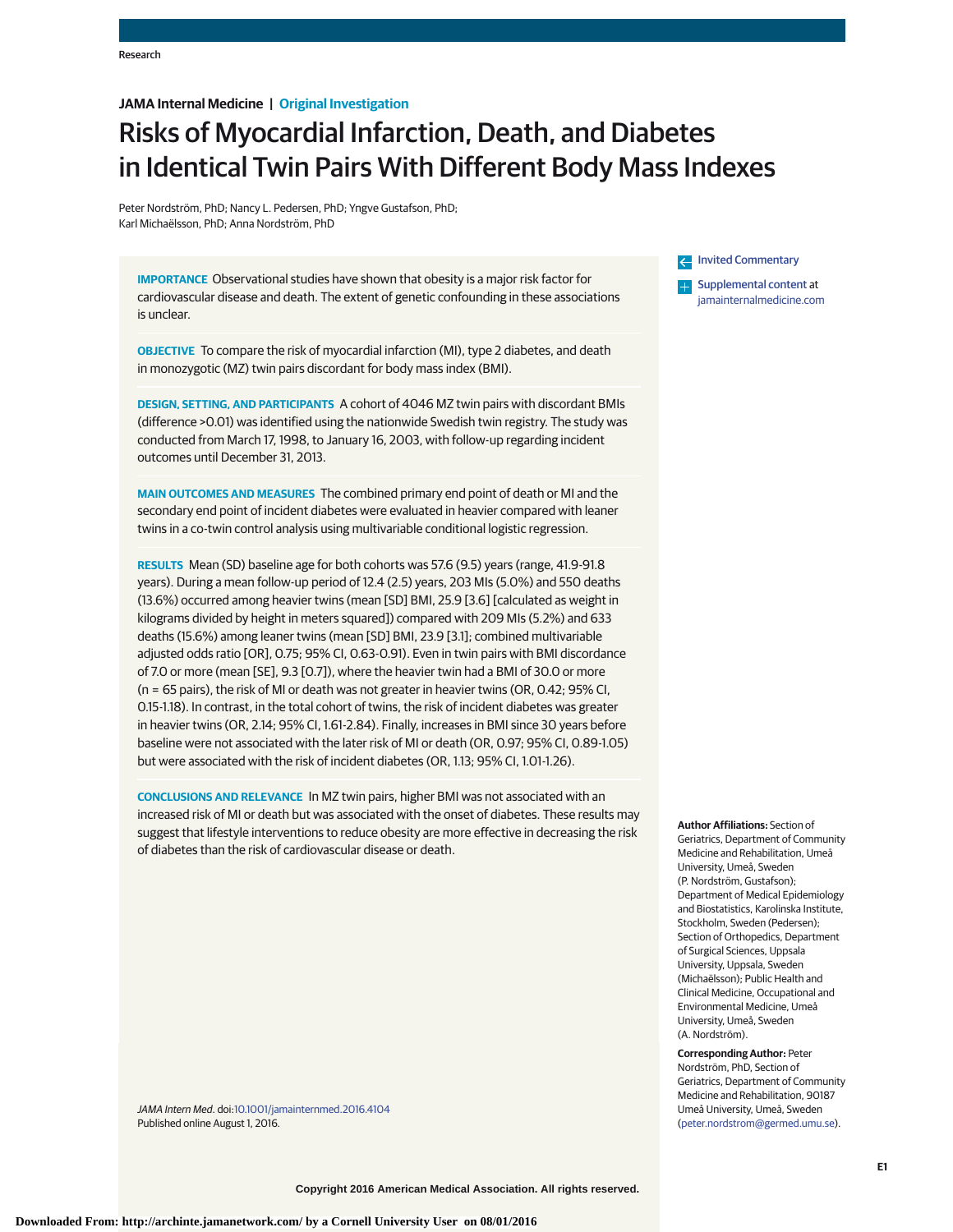uring the past decades, the prevalence of overweight<br>and obesity in the Western world has increased by 30%<br>to 50%,<sup>1,2</sup> leading to what has been described as a<br>global opidomic <sup>3</sup> The significance of obesity involves the a and obesity in the Western world has increased by 30% global epidemic.<sup>3</sup> The significance of obesity involves the associated risks of diabetes, cardiovascular disease (CVD), stroke, and death.<sup>4,5</sup> High body mass index (BMI) contributed to a theoretically estimated 3.4 million deaths in 2010—an increase of 70% in 2 decades.<sup>6,7</sup> In contrast to these estimates, data suggest<sup>8</sup> that the rates of death and myocardial infarction (MI) are decreasing while the prevalence of obesity increases; this trend is not explained by preventive medicine alone.<sup>9,10</sup> These results are supported by other studies that suggest that the association between obesity and CVD and death are more complex. In a meta-analysis,<sup>11</sup> higher rates of death were observed in normal-weight individuals compared with overweight individuals, with normal weight referring to a BMI of 18.5 to 24.9 (calculated asweight in kilograms divided by height in meters squared) according to the World Health Organization definition.<sup>7</sup> A higher risk of death has also been observed in normal-weight patients with  $\mathrm{CVD}^{12,13}$  and patients with type 2 diabetes<sup>14</sup> than in overweight or obese individuals with these diseases.

Several explanations for this obesity paradox have been suggested, including selection bias.<sup>15,16</sup> Genetic confounding might be another important source of bias (ie, genetic factors shared by obesity and CVD may account for the association), as also indicated by previous studies.<sup>17,18</sup> Monozygotic (MZ) twins are genetically identical and provide a unique tool for the evaluation of the risk associated with obesity independent of genetic factors. This evaluation can be accomplished by comparing the risk of disease in twin pairs that are discordant for obesity. Any differences between the twin pairs with respect to the outcome of interest would then be independent of genetic predisposition. Accordingly, we used a cohort of BMI-discordant MZ twin pairs to estimate the effects of lifestyle-acquired high BMI on mortality and risk of MI. A secondary aim was to evaluate the risk of incident diabetes in this cohort.

# Methods

# Study Population

The study cohort originated from the Swedish twin registry and the Screening Across Lifespan Twin (SALT) study,<sup>19</sup> conducted from 1998 to 2002 with the purpose of screening all twins in Sweden born before 1958 for common complex diseases. Information, including body weight and height, was collected using a computer-assisted telephone interview with up to 600 items; the study details have been described elsewhere.<sup>19</sup> In total, data from 44 820 twins were collected, with a response rate of 74%. In this cohort there were 4357 MZ twin pairs and 4102 MZ twin pairs in which both twins had reported weight and height for estimation of BMI. For the present study, we selected all MZ twin pairs (4046 pairs; 2283 female and 1763 male pairs) with discordant (difference >0.01) self-reported BMIs. To determine the impact of longitudinal changes in BMI before baseline, data were extended to in-

## **Key Points**

**Question** Does genetic confounding influence the association between obesity, diabetes, and cardiovascular disease?

**Findings** In this cohort study of monozygotic twin pairs with different body mass indexes, the heavier twin did not have a higher risk for myocardial infarction or death than the leaner twin. In contrast, the heavier twin had a lower risk of incident diabetes.

**Meaning** Lifestyle interventions to reduce obesity may be more effective in reducing the risk of diabetes than the risk of cardiovascular disease or death.

clude questionnaire information that was distributed in 1972- 1973 in 3245 MZ twin pairs<sup>20</sup> that later were also included in the SALT study. The regional ethics board in the Umeå, Sweden, National Board of Health and Welfare and Statistics Sweden approved this study, and all participants provided written informed consent. The study was conducted from March 17, 1998, to January 16, 2003.

## Selection of Diagnoses and Other Covariates of Interest

Diagnoses were collected from the National Patient Register (NPR) maintained by the National Board of Health and Welfare [\(http://www.socialstyrelsen.se\).](http://www.socialstyrelsen.se) The NPR has covered all inpatient care in Sweden since 1987 and all outpatient specialist care since 2001. Diagnoses recorded between 1987 and December 31, 2013, were identified using appropriate *International Classification of Diseases, Ninth Revision* (*ICD-9*) and *International Statistical Classification of Diseases and Related Health Problems, Tenth Revision* (*ICD-10*) codes, including MI (*ICD-9* code, 410; *ICD-10*, I21), ischemic stroke (*ICD-9*, 434; *ICD-10*, I63 and I64), cancer (all diagnoses), diabetes (*ICD-9*, 250; *ICD-10*, E10 and E11), and alcohol abuse (*ICD-9*, 303; *ICD-D*, F10). The NPR has been validated, with positive predictive values of 85% to 95%.<sup>21,22</sup> Prescriptions for antidiabetic drugs could also be captured from the Swedish drug registry from 2005 and later, and information about death and causes thereof was collected from the National Causes of Death Register [\(http://www.socialstyrelsen.se\).](http://www.socialstyrelsen.se) Data on each participant's social status, income, early disability pension, and educational level were retrieved from the Statistics Sweden [\(http://www.scb.se\)](http://www.scb.se) database in the year before the SALT study. Civil status was classified as married, cohabitant, divorced, widow or widower, single, and living apart. Educational level was classified as elementary school only, 2 years of secondary high school, more than 2 years of secondary high school, and university education. Data on income, early disability pension, and educational level were missing for 0, 3, and 32 individuals in the MZ cohort, respectively. Information about marital status, birth order, birth weight, physical activity, and smoking habit was retrieved from SALT questionnaire data. Physical activity was classified as little or none, not a lot, or rather much or very much. Smoking habit was classified as never smoked, previous smoking, or currently smoking, and pack-years of smoking were estimated. In addition, we included questionnaire information reflecting unhealthy drinking habits and diabetes. Data on smoking, physical activity, birth weight,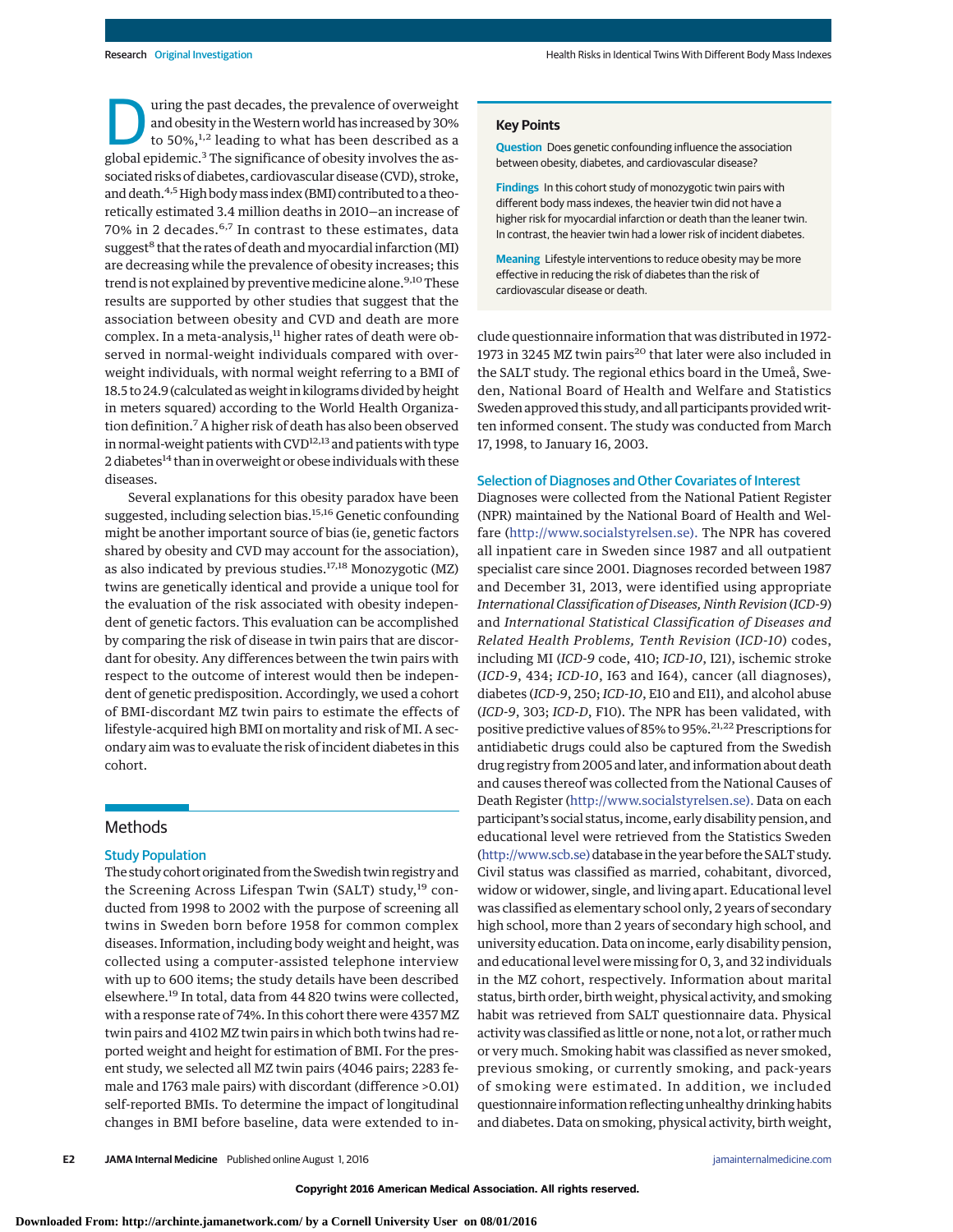|                                                  | Monozygotic Twin Pairs, No. (%)<br>$(n = 4046)$ |                    |         |  |  |  |
|--------------------------------------------------|-------------------------------------------------|--------------------|---------|--|--|--|
| Characteristic                                   | <b>Heavier Twin</b>                             | <b>Leaner Twin</b> | P Value |  |  |  |
| Age, mean (SD), y                                | 57.6 (9.5)                                      | 57.6 (9.5)         | .90     |  |  |  |
| Social status                                    |                                                 |                    |         |  |  |  |
| 2607 (64.4)<br>Married<br>2590 (64.0)            |                                                 |                    |         |  |  |  |
| Cohabitant                                       | 460 (11.4)                                      | 402 (9.9)          | .08     |  |  |  |
| Divorced                                         | 340 (8.4)                                       | 371 (9.2)          |         |  |  |  |
| Widow/widowed                                    | 232(5.7)                                        | 264(6.5)           |         |  |  |  |
| Single                                           | 353 (8.7)                                       | 378 (9.3)          |         |  |  |  |
| Living apart                                     | 54(1.3)                                         | 41(1.0)            |         |  |  |  |
| Weight, mean (SD), kg                            | 75.1 (13.4)                                     | 69.3 (12.4)        | < .001  |  |  |  |
| Birthweight, mean (SD), g                        | 2435 (624)                                      | 2414 (624)         | .27     |  |  |  |
| Born first                                       | 1912 (47.3)                                     | 1935 (47.8)        | .56     |  |  |  |
| Height, mean (SD), cm                            | 170(9)                                          | 170(9)             | .16     |  |  |  |
| BMI, mean (SD)                                   | 25.9(3.6)                                       | 23.9(3.1)          |         |  |  |  |
| Overweight, 25.0-29.9                            | 1796 (44.4)                                     | 1153 (28.5)        |         |  |  |  |
| Obese, $\geq 30.0$                               | 498 (12.3)                                      | 151(3.7)           | < .001  |  |  |  |
| BMI in 1972 <sup>a</sup>                         | 21.7(2.8)                                       | 21.3(2.6)          | < .001  |  |  |  |
| Changes in BMI from 1973, mean (SD) <sup>a</sup> | 4.3(2.9)                                        | 2.6(2.6)           | < .001  |  |  |  |
| Smoking                                          |                                                 |                    |         |  |  |  |
| Never<br>1698 (42.0)<br>1628 (40.2)              |                                                 |                    |         |  |  |  |
| Previous                                         | 1357 (33.5)                                     | 1188 (29.4)        | < 0.001 |  |  |  |
| Current                                          | 619 (15.3)                                      | 841 (20.8)         |         |  |  |  |
| Physical activity                                |                                                 |                    |         |  |  |  |
| Little or none                                   | 1059 (26.3)                                     | 917 (22.8)         |         |  |  |  |
| Not a lot                                        | 1094 (27.2)                                     | 1081 (26.8)        | < .001  |  |  |  |
| Rather much or very much                         | 1870 (46.5)                                     | 2029 (50.4)        |         |  |  |  |
| Highest educational level                        |                                                 |                    |         |  |  |  |
| Elementary school only                           | 1183 (29.2)                                     | 1230 (30.4)        |         |  |  |  |
| 2 y of secondary high school                     | 1307 (32.3)                                     | 1247 (30.8)        | .24     |  |  |  |
| >2 y of secondary high school                    | 439 (10.9)                                      | 479 (11.8)         |         |  |  |  |
| University                                       | 1097(27.1)                                      | 1078 (26.6)        |         |  |  |  |
| Income, 1000th US\$, mean (SD) <sup>b</sup>      | 17(21)                                          | 17(18)             | .56     |  |  |  |
| Disability pension                               | 325(8.0)                                        | 290(7.2)           | .14     |  |  |  |
| Diagnoses at baseline                            |                                                 |                    |         |  |  |  |
| Myocardial infarction                            | 90(2.2)                                         | 70(1.7)            | .11     |  |  |  |
| Stroke                                           | 37(0.9)                                         | 38(0.9)            | .91     |  |  |  |
| <b>Diabetes</b>                                  | 198 (4.9)                                       | 169(4.2)           | .12     |  |  |  |
| Cancer                                           | 335(8.3)                                        | 331(8.1)           | .87     |  |  |  |
| Alcohol abuse                                    | 303 (7.5)                                       | 283 (7.0)          | .39     |  |  |  |

Abbreviation: BMI, body mass index (calculated as weight in kilograms divided by height in meters squared). <sup>a</sup> Data available on BMI in 1973 for both twins in 3245 twin pairs from the total cohort. <sup>b</sup> \$1 equals 8.47 Swedish krona.

and birth order were missing for 1108 (13.7%), 643 (7.9%), 3719 (46.0%), and 304 (3.8%) people, respectively, for theMZ cohort. All data were linked to cohort individuals using the unique personal identification numbers assigned to all Swedish citizens.

## Statistical Analysis

Kaplan-Meier curveswere constructed for twinswith lower and higher BMIs from each pair, with the primary end point of incident MI or death. No imputations for missing data were performed, and only complete cases were analyzed. Conditional logistic regression analysis was used to compare the odds of any end point in the twin cohort. The first model was unadjusted (age- and sex-adjusted by design); the second model was adjusted for physical activity, never/past/current smoking, and pack-years of smoking; the third model was additionally adjusted for social status, income, educational level, disability pension, alcohol abuse, and birth order; and the final model was additionally adjusted for previous diagnoses (Table 1). To evaluate whether the risk of death or MI in the BMIdiscordant twins was dependent on follow-up time, a flexible parametric model was used with time-dependent effects and 3 degrees of freedom.<sup>23</sup> To evaluate the association between BMI and the primary end point in the total cohort of MZ twins in a nonpairwise fashion, a Cox proportional hazards regression model with restricted cubic splines and 3 knots at de-

| jamainternalmedicine.com |  |  |
|--------------------------|--|--|
|                          |  |  |

# **Downloaded From: http://archinte.jamanetwork.com/ by a Cornell University User on 08/01/2016**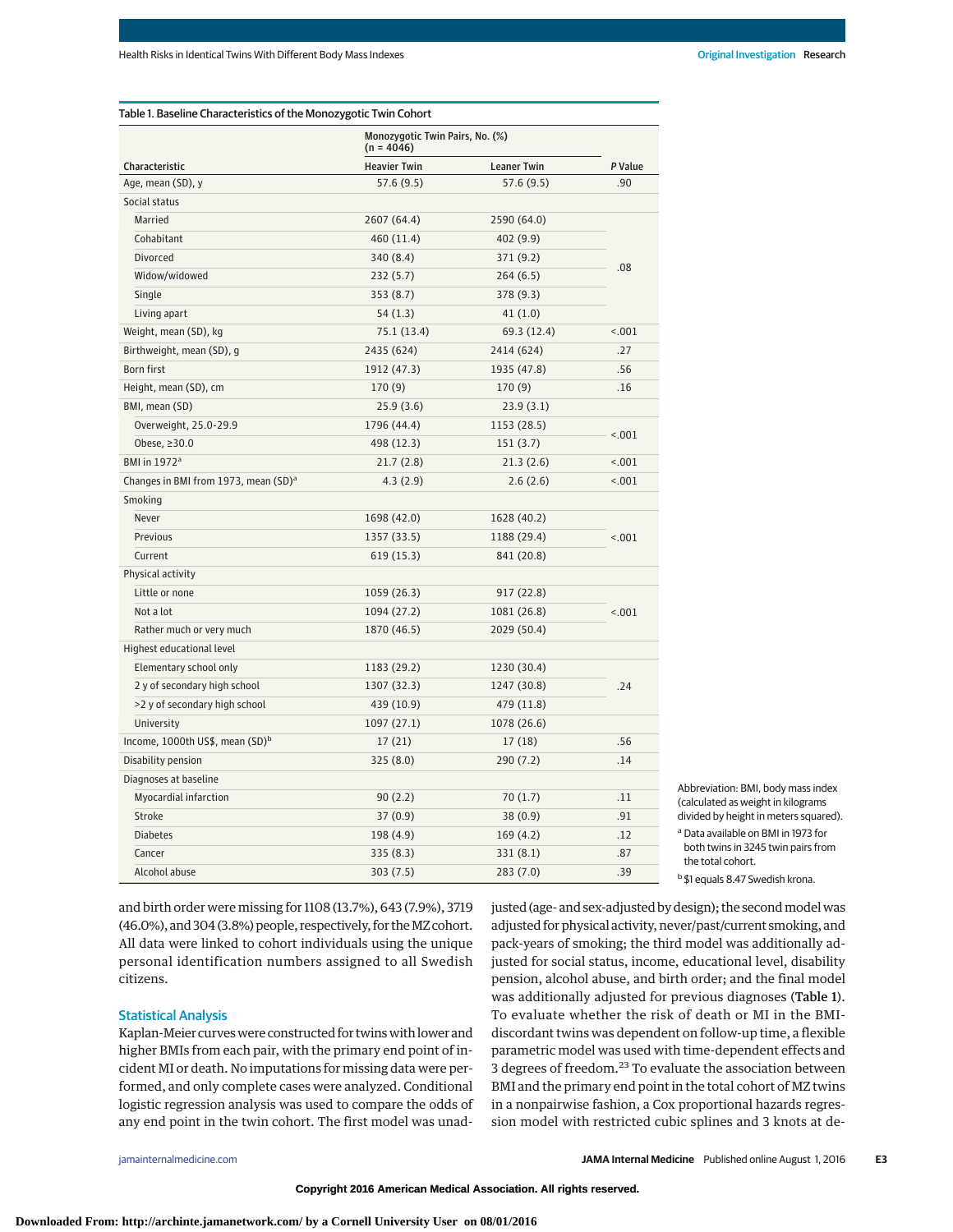

#### Figure 1. Risks of Myocardial Infarction and Death

Risks of myocardial infarction (A) and death (B) in twin pairs with higher vs lower body mass index with increasing follow-up time.

#### Table 2. Outcomes for Primary and Secondary End Points<sup>a</sup>

|                                                                                                                       | End Point, OR (95% CI)             |                                                                           |                   |                                |  |
|-----------------------------------------------------------------------------------------------------------------------|------------------------------------|---------------------------------------------------------------------------|-------------------|--------------------------------|--|
| Characteristic                                                                                                        | <b>MI</b> or Death<br>$(n = 1438)$ | Death<br>$(n = 1183)$                                                     | MI<br>$(n = 375)$ | <b>Diabetes</b><br>$(n = 569)$ |  |
| Main exposure: heavier vs leaner co-twin                                                                              | $0.80(0.69-0.93)$                  | $0.76(0.65-0.89)$                                                         | $0.96(0.78-1.20)$ | $1.95(1.58-2.42)$              |  |
| Adjusted for                                                                                                          |                                    |                                                                           |                   |                                |  |
| Smoking and physical activity                                                                                         | $0.80(0.68-0.95)$                  | $0.75(0.62-0.90)$                                                         | $1.03(0.79-1.35)$ | $1.94(1.51-2.48)$              |  |
| Social status, income, educational level, disability pension, alcohol<br>abuse, and being born first in the twin pair | $0.77(0.64-0.92)$                  | $0.72(0.59-0.88)$                                                         | $1.03(0.76-1.38)$ | $2.14(1.62 - 2.84)$            |  |
| Previous MI, stroke, cancer, and diabetes                                                                             | $0.75(0.63-0.91)$                  | $0.70(0.56-0.86)$                                                         | $1.03(0.76-1.42)$ | $2.14(1.61-2.84)$              |  |
| Abbreviations: MI, myocardial infarction; OR, odds ratio.                                                             |                                    | diabetes were evaluated in 4046 body mass index-discordant identical twin |                   |                                |  |
| <sup>a</sup> Primary end point (MI or death) and the secondary end point of incident                                  |                                    | pairs using conditional logistic regression.                              |                   |                                |  |

fault positions was used. *P* < .05 was considered significant, and all presented values are 2-sided. SPSS, version 22 (IBM) and Stata, version 12.1 (StataCorp LP) were used for the analyses. Incident outcomes were determined from March, 17, 2008, until December 31, 2013.

# **Results**

## Baseline Characteristics

Both MZ twin cohorts had a mean (SD) age of 57.6 (9.5) years (range, 41.9-91.8 years) at baseline (date of the SALT study). Mean baseline BMI in twins with higher and lower BMI within each pair was 25.9 (3.6) and 23.9 (3.1), respectively (Table 1). Among twins with higher BMI, 1796 (44.4%) were overweight and 498 (12.3%) were obese compared with 1153 (28.5%) and 151 (3.7%), respectively, in twins with lower BMI. Twins with higher BMIs were less physically active and fewer were smokers (Table 1) compared with leaner twins from each pair. No other significant differences in baseline characteristics were detected. In a subcohort of 3245 twin pairs, the mean increase in BMI from 1972 until baseline was significantly greater in the heavier compared with the leaner twin (4.3 [2.9] vs 2.6  $[2.6]$ ;  $P < .001$ ).

## Risk of MI or Death

During a mean follow-up period of 12.4 (2.5) years, 203 MIs (5.0%) and 550 deaths (13.6%) occurred in the heavier twins compared with 209 MIs (5.2%) and 633 deaths (15.6%) in the leaner twins (Figure 1). In the fully adjusted model, the odds ratio (OR) for the combined primary end point of MI or death was 0.75 (95% CI, 0.63-0.91) in heavier compared with leaner twins (Table 2). The reduced probability of death or MI in heavier twins was most pronounced in a subgroup of those with BMIs of 24.9 or lower at baseline (OR, 0.61; 95% CI, 0.46- 0.80) and similar when comparing heavier and leaner twins within the rest of the cohort (OR, 0.99; 95% CI, 0.75-1.31). The odds of death or MI were also not increased significantly in the heavier compared with leaner twins in other subgroups, such as nonsmokers and sedentary twins and in groups stratified on sex (Figure 2). In a subcohort of 3245 twin pairs for whom longitudinal data were available, the risk of death or MI was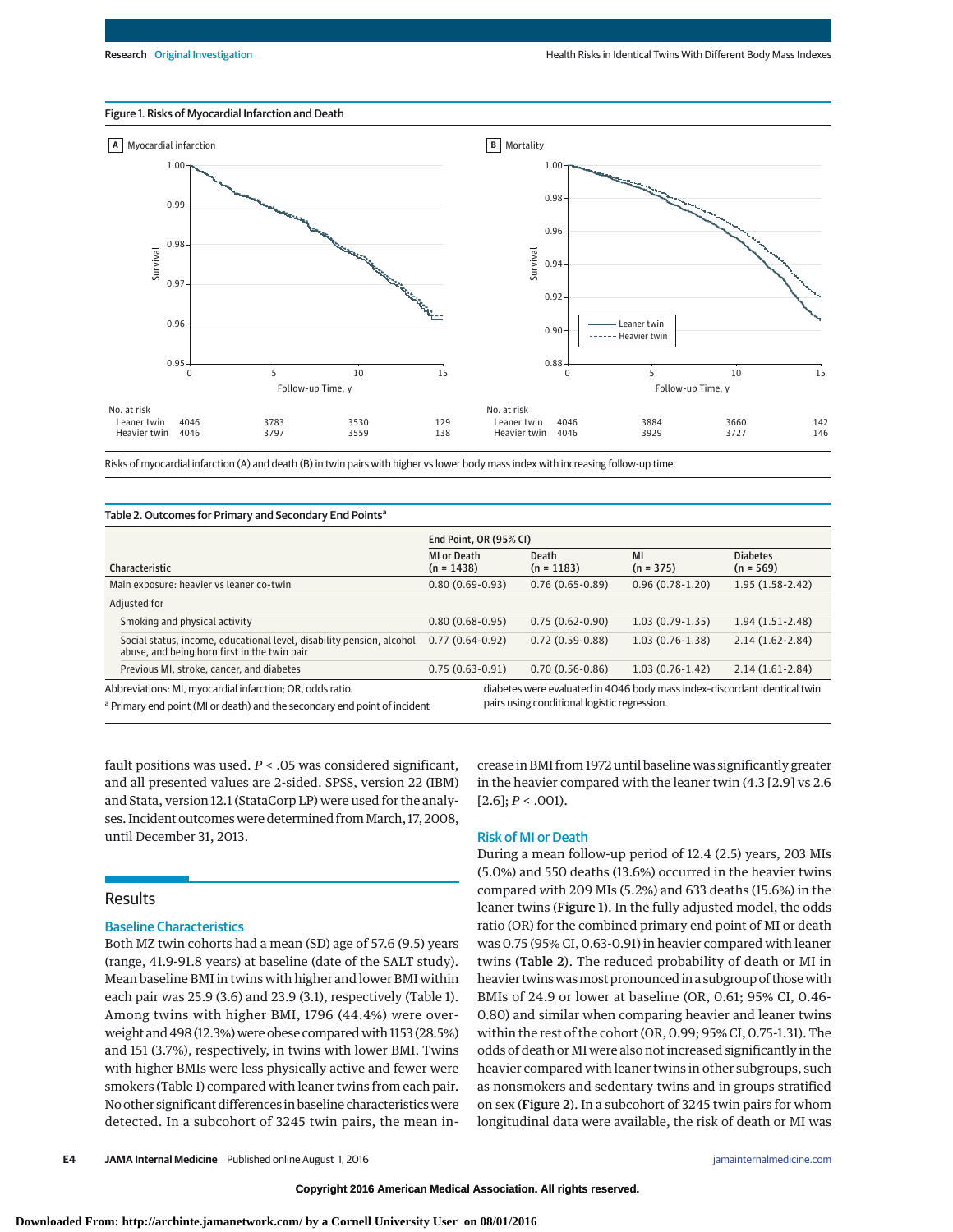#### Figure 2. Risk of Myocardial Infarction (MI) or Death

|                                 | No. of MIs or Deaths<br>(Rate/100 Person-years) |                    | 0R                  |   | <b>Favors</b><br>Twin a |
|---------------------------------|-------------------------------------------------|--------------------|---------------------|---|-------------------------|
| Subgroup                        | <b>Heavier Twin</b>                             | <b>Leaner Twin</b> | (95% CI)            |   |                         |
| Overall                         | 678 (1.34)                                      | 760 (1.52)         | $0.80(0.68-0.95)$   |   |                         |
| Age, y                          |                                                 |                    |                     |   |                         |
| < 56                            | 88 (0.35)                                       | 130 (0.52)         | $0.58(0.41 - 0.83)$ |   |                         |
| >56                             | 590 (2.30)                                      | 630 (2.51)         | $0.90(0.74-1.09)$   |   |                         |
| BMI in heavier twin at baseline |                                                 |                    |                     |   |                         |
| 25.0                            | 245(1.12)                                       | 302 (1.40)         | $0.61(0.46 - 0.80)$ |   |                         |
| 25.0-29.9                       | 325 (1.45)                                      | 351 (1.58)         | $0.94(0.73-1.22)$   |   |                         |
| ≥30.0                           | 108 (1.76)                                      | 107(1.75)          | $0.92(0.60-1.42)$   |   |                         |
| Sex                             |                                                 |                    |                     |   |                         |
| Male                            | 351 (1.62)                                      | 376 (1.75)         | $0.92(0.72 - 1.17)$ |   |                         |
| Female                          | 327 (1.14)                                      | 384 (1.36)         | $0.71(0.56 - 0.90)$ |   |                         |
| Physical activity               |                                                 |                    |                     |   |                         |
| Little or none                  | 179 (1.40)                                      | 201 (1.86)         | $0.51(0.29-0.89)$   |   |                         |
| Not a lot                       | 223 (1.68)                                      | 242 (1.87)         | $0.78(0.43 - 1.39)$ |   |                         |
| Rather much<br>or very much     | 270 (1.16)                                      | 308 (1.23)         | $0.76(0.56-1.03)$   |   |                         |
| Smoking habits                  |                                                 |                    |                     |   |                         |
| Current                         | 118 (1.56)                                      | 207 (2.04)         | $0.67(0.43-1.06)$   |   |                         |
| Never                           | 286 (1.33)                                      | 294 (1.45)         | $0.86(0.67 - 1.12)$ |   |                         |
| Educational level, y            |                                                 |                    |                     |   |                         |
| >12                             | 178 (0.92)                                      | 194 (1.00)         | $0.78(0.53 - 1.15)$ |   |                         |
| < 12                            | 487 (1.57)                                      | 557 (1.84)         | $0.79(0.64 - 0.98)$ |   |                         |
| Diagnoses at baseline           |                                                 |                    |                     |   |                         |
| No diagnoses                    | 447 (1.11)                                      | 511(1.25)          | $0.80(0.64-1.01)$   |   |                         |
| $\geq$ 1 Diagnosis              | 231(2.25)                                       | 249 (2.51)         | $0.61(0.34-1.10)$   |   |                         |
|                                 |                                                 |                    |                     | 0 | 0.5                     |

Heavier at Lower Risk Favors Leaner Twin at Lower Risk 0 1.0 1.5 OR (95% CI)

Risks in 4046 monozygotic twin pairs, obtained by comparing those with higher and lower body mass index (BMI) (calculated as weight in kilograms divided by height in meters squared) in the total cohort and in specified subgroups. Odds ratios (ORs) and 95% CIs were adjusted for the influences of smoking habits and physical activity. The dashed line indicates the overall effect in the total sample.

# Figure 3. Risk of Myocardial Infarction (MI) or Death

| Difference in<br><b>BMI Within</b><br>Pairs (No.) | <b>Heavier Twin</b><br><b>Mean BMI</b> | No. of MIs or<br>Deaths (Rate/100<br>Person-years) | <b>Leaner Twin</b><br><b>Mean BMI</b> | No. of MIs or<br>Deaths (Rate/100<br>Person-years) | 0R<br>(95% CI)      |          | Twin at Lower<br>Risk | <b>Favors Heavier Eavors Leaner</b><br>Twin at Lower<br>Risk |
|---------------------------------------------------|----------------------------------------|----------------------------------------------------|---------------------------------------|----------------------------------------------------|---------------------|----------|-----------------------|--------------------------------------------------------------|
| $\geq$ 1 (2673)                                   | 26.6                                   | 383(1.15)                                          | 23.7                                  | 450 (1.38)                                         | $0.79(0.64-0.96)$   |          | —                     |                                                              |
| $\geq$ (1655)                                     | 27.5                                   | 266 (1.29)                                         | 23.7                                  | 311(1.55)                                          | $0.82(0.63 - 1.06)$ |          |                       |                                                              |
| $\geq$ 3 (942)                                    | 28.4                                   | 161(1.38)                                          | 23.6                                  | 201 (1.78)                                         | $0.74(0.53 - 1.04)$ |          |                       |                                                              |
| $\geq 4(521)$                                     | 29.5                                   | 87(1.35)                                           | 23.6                                  | 117 (1.89)                                         | $0.75(0.49-1.17)$   |          |                       |                                                              |
| $\geq$ 5 (324)                                    | 30.5                                   | 52(1.30)                                           | 23.7                                  | 71 (1.85)                                          | $0.58(0.33 - 1.04)$ |          |                       |                                                              |
| $\geq 6(191)$                                     | 31.5                                   | 35(1.50)                                           | 23.8                                  | 49 (2.17)                                          | $0.49(0.22 - 1.13)$ |          |                       |                                                              |
| $\geq$ 7 (99)                                     | 32.4                                   | 20(1.68)                                           | 23.6                                  | 25(2.14)                                           | $0.36(0.11-1.20)$   |          |                       |                                                              |
|                                                   |                                        |                                                    |                                       |                                                    |                     | $\Omega$ | 0.5<br>OR (95% CI)    | 1.0<br>1.5                                                   |

Risks in 4046 monozygotic twin pairs based on body mass index (BMI) (calculated as weight in kilograms divided by height in meters squared) differences within pairs. Odds ratios (ORs) and 95% CIs were adjusted for smoking and physical activity.

similar in the heavier and leaner groups (OR, 0.85; 95% CI, 0.66- 1.08) after adjustment for physical activity, smoking, and changes in BMI before baseline. Increases in BMI during approximately 30 years before baseline were not associated with the outcome in this model (OR, 0.97; 95% CI, 0.89-1.05). Next, we analyzed the difference in the risk of MI or death in twin pairs based on the extent of BMI dissimilarity in each pair (Figure 3). The risk of MI or death did not differ significantly in twin pairs with BMI differences of 1.0 to 7.0 or more before or after adjusting for current smoking habits and physical activity. Finally, 65 twin pairs with BMI differences of 7.0 or more (mean [SE], 9.3 [0.7]), in which the higher BMI was 30.0 or more (mean, 35.0 [SD, 3.9] [SE, 0.5]), were examined. In this subgroup, 10 MIs or deaths occurred during follow-up in heavier twins compared with 17 such events in leaner twins (unadjusted OR, 0.42; 95% CI, 0.15-1.18).

## Risk of Incident Diabetes

During follow-up, 345 incident cases of diabetes occurred in the heavier twins compared with 224 cases in the leaner twins.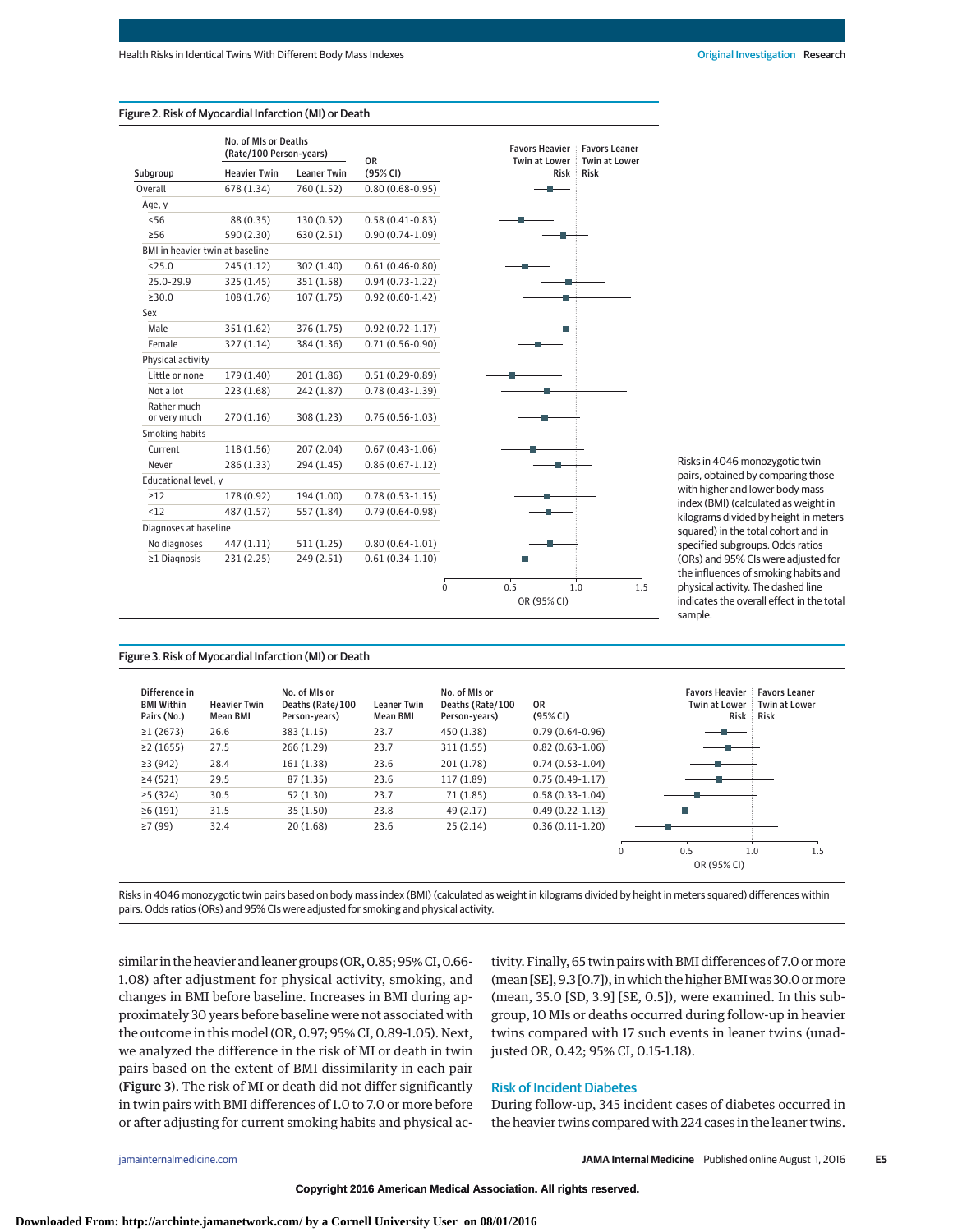After adjustment for physical activity and smoking, the OR of incident diabetes was 1.94 (95% CI, 1.51- 2.48) in the heavier compared with leaner twins (Table 2). The risk of incident diabetes was increased in the heavier twins in most subgroups (eFigure 1 in the [Supplement\)](http://jama.jamanetwork.com/article.aspx?doi=10.1001/jamainternmed.2016.4104&utm_campaign=articlePDF%26utm_medium=articlePDFlink%26utm_source=articlePDF%26utm_content=jamainternmed.2016.4104) and rose with increasing BMI dissimilarity within each pair (eFigure 2 in the [Supplement\)](http://jama.jamanetwork.com/article.aspx?doi=10.1001/jamainternmed.2016.4104&utm_campaign=articlePDF%26utm_medium=articlePDFlink%26utm_source=articlePDF%26utm_content=jamainternmed.2016.4104). Accordingly, in pairs with BMI discordance of 3.0 or more, the ORs of incident diabetes in heavier twins compared with the ORs in leaner twins was greater than 5.0. In the subcohort of 3245 twin pairs for whom we had access to longitudinal data for BMI, the heavier twin had a higher risk of incident diabetes compared with the leaner twin (OR, 1.55; 95% CI, 1.10- 2.19) after adjusting for physical activity, smoking, and changes in BMI from approximately 30 years before baseline. In addition, increases in BMI before baseline were associated with incident diabetes in this model (OR, 1.13; 95% CI, 1.01-1.26).

# Sensitivity Analyses

The risk of death or MI in heavier compared with leaner twins was constant during follow-up (eFigure 3 in the [Supple](http://jama.jamanetwork.com/article.aspx?doi=10.1001/jamainternmed.2016.4104&utm_campaign=articlePDF%26utm_medium=articlePDFlink%26utm_source=articlePDF%26utm_content=jamainternmed.2016.4104)[ment\)](http://jama.jamanetwork.com/article.aspx?doi=10.1001/jamainternmed.2016.4104&utm_campaign=articlePDF%26utm_medium=articlePDFlink%26utm_source=articlePDF%26utm_content=jamainternmed.2016.4104). Thus, the exclusion of twins with less than 1 year of follow-up time did not change the odds of the primary end point (unadjusted OR, 0.80; 95% CI, 0.69-0.92). To evaluate a risk factor that should increase the risk of death and MI independent of genetic confounding, the risk of these outcomes was analyzed in twin pairs discordant for current smoking  $(n = 658)$ . After adjustment for physical activity level, the twin who was smoking had an increased odds of death (OR, 2.48; 95% CI, 1.65- 3.72) and MI (OR, 1.74; 95% CI, 1.04-2.91). In a subcohort and using conditional logistic regression, birth weight was not associated with the risk of death (OR, 0.79; 95% CI, 0.42-1.46 per 1-kg increase) or MI (OR, 0.83; 95% CI, 0.36-1.92).

In an ordinary nonpairwise cohort analysis of the total twin cohort (n = 8092), the association between BMI and the primary end point (death or MI) was j-shaped, with greater risks of death for individuals with low and high BMIs (eFigure 4 in the [Supplement\)](http://jama.jamanetwork.com/article.aspx?doi=10.1001/jamainternmed.2016.4104&utm_campaign=articlePDF%26utm_medium=articlePDFlink%26utm_source=articlePDF%26utm_content=jamainternmed.2016.4104). In individuals with BMIs of 24.0 or higher  $(n = 4626)$ , the risk of MI or death rose by approximately 5% per 1-unit increase in BMI (hazard ratio [HR], 1.05; 95% CI, 1.02- 1.08); the rate of MI or death during follow-up was approximately 37% higher in obese individuals (BMI, ≥30.0: HR, 1.37; 95% CI, 1.12-1.69) than in normal-weight individuals (BMI, 18.5- 24.9) after adjustment for age, current smoking, and physical activity. The MZ twin cohort analyzed in the present study was similar in characteristics compared with all citizens aged 50 to 70 years living in Sweden on December 31, 2005 (eTable in the [Supplement\)](http://jama.jamanetwork.com/article.aspx?doi=10.1001/jamainternmed.2016.4104&utm_campaign=articlePDF%26utm_medium=articlePDFlink%26utm_source=articlePDF%26utm_content=jamainternmed.2016.4104).

# **Discussion**

In the present study, the twin in each pair with the higher BMI at baseline did not have a higher risk of later death or MI than the leaner twin in any of the analyses performed. In contrast, the risk of diabetes was significantly increased in heavier twins. The results also showed that changes in BMI approximately 30 years before baseline were not associated with the risk of MI or death but were associated with the risk of diabetes. The increased risk of diabetes in the heavier twin was also significantly different than the risk associated with MI or death. Together, the results may indicate that interventions performed to promote weight loss are more effective to reduce the incidence of diabetes than to reduce the risk of CVD and death.

Because MZ twin pairs have identical genomes, differences in BMI in the present cohort were the result of environmental and lifestyle factors. Results from a subcohort also indicate that the differences in BMI between the heavier and leaner twins resulted from lifestyle factors in midlife since there were only small differences in BMI approximately 30 years before baseline. Our results show that the risk of death or MI was lower in heavier than in leaner twins overall after taking all available covariates into account. Subgroup analyses indicated that this lower risk was attributable to effects in the subgroup with baseline BMIs of 24.9 or lower (ie, in those with normal BMIs according to the World Health Organization's definition). Explanations could include residual confounding from unknown diseases or general frailty $24$  not captured at baseline in leaner twins. Such influences could also result in a decrease in BMI before the baseline assessments and is one explanation put forward to explain the obesity paradox.<sup>16</sup> In the present study, adjustment for changes in BMI before baseline did not influence the risk of MI or mortality when we compared the heavier and leaner twins. Furthermore, when twins with low or normal BMI at baseline were excluded, the odds of MI or death were not higher in subgroups in which the heavier twin was overweight or obese. The results also remained consistent with increasing BMI dissimilarity in twin pairs, including a subgroup in which all high-BMI twins were obese (mean BMI, 35.0). The results of the present study suggest that lifestyle-obtained higher BMI with no genetic contribution, including direct genetic effects and geneenvironment interactions, is not causally related to an increased risk of CVD or mortality.

Based on previous research, the importance of obesity in the development of type 2 diabetes appears to be indisputable. In particular, studies<sup>25</sup> have demonstrated that clinical and laboratory factors are improved or resolved in most patients with type 2 diabetes after bariatric surgery, which often results in a more than 50% weight loss in the first 2 postoperative years.<sup>26</sup> In the present study, the risk of incident diabetes during follow-up was increased markedly in heavier twins compared with leaner twins. This risk also increased in heavier compared with leaner twins with increasing BMI dissimilarity. Higher increases in BMI before baseline also contributed to a higher risk of diabetes independently of baseline BMI. These results suggest a causal link between obesity and the risk of diabetes, independent of genetic influence.

One randomized clinical trial<sup>27</sup> was conducted to evaluate intensive lifestyle interventions with the primary goal of assessing mortality rates after weight loss. A total of 5145 overweight or obese (mean BMI) patients with type 2 diabetes were assigned to an intervention program focusing on weight reduction through caloric restriction and increased physical activity or to a control group. Participants in the intervention group achieved a 9% weight loss during the first year, which was reduced to 6% after 10 years. During the mean follow-up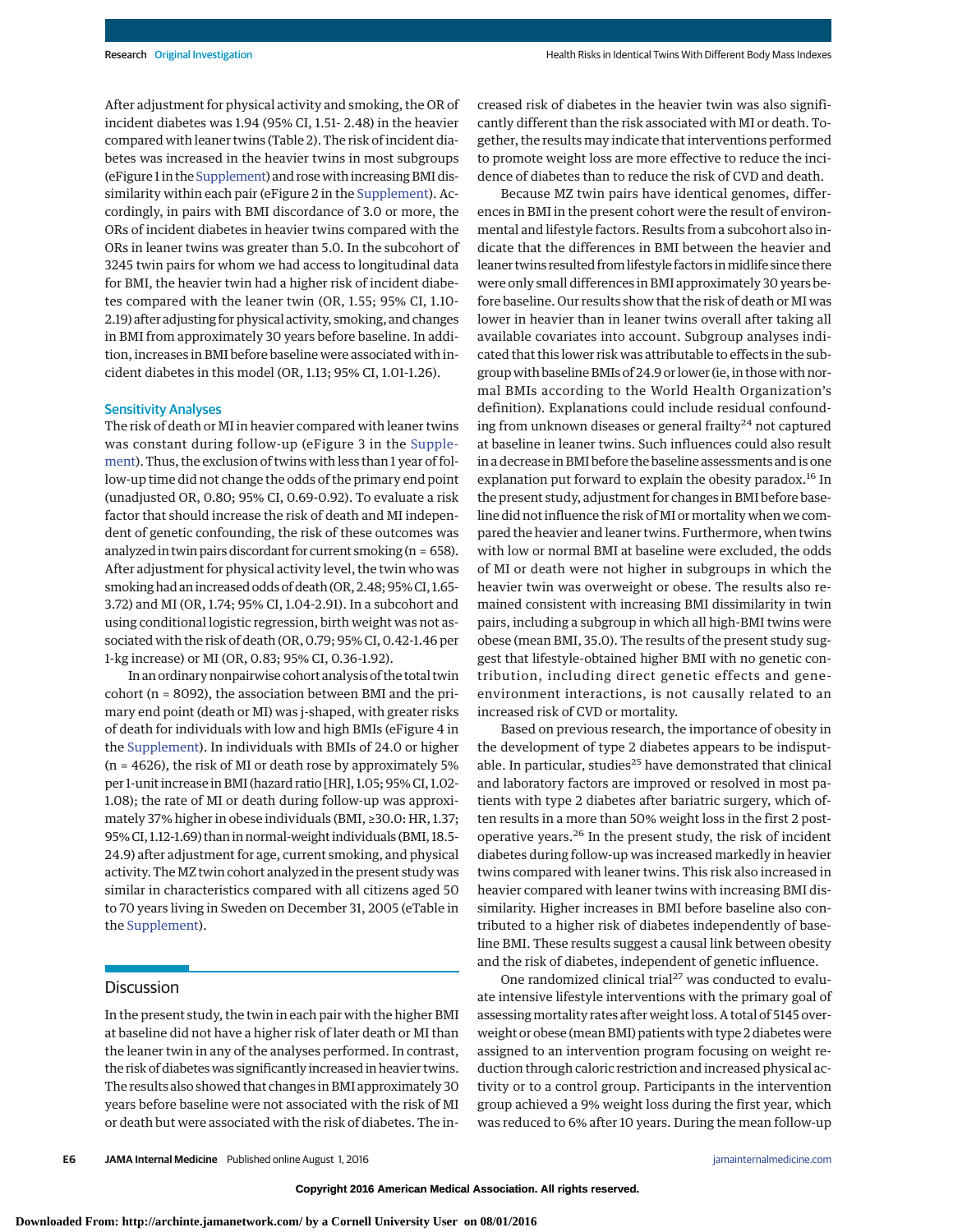period of approximately 10 years, the intervention had no significant effect on mortality. The authors'27 proposed possible explanations for the lack of effect included insufficient weight loss in the intervention group and the consequences of more effective routine medical management of CVD in the control group. Based on the findings of our twin study, the intervention could also have been ineffective due to the primary focus on weight loss.

Several limitations of the present study should be considered. Weight and height were self-reported, but a previous evaluation<sup>28</sup> of data from the twin registry concluded that the use of BMI based on self-reported data would probably not affect the results. Furthermore, in the nonpaired analysis of the twin cohort (ie, without accounting for genetic effects), the j-shaped pattern between self-reported BMI and the risk of MI or death replicates the findings from previous observational studies.11 In addition, self-reported BMI was linked to the development of diabetes in the present study. Baseline differences in BMI between twins were the result of a combination of environmental and lifestyle factors; thus, no conclusion can be made regarding interventions that may have beneficial effects other than weight loss, such as physical activity.<sup>29</sup> The effects of specific treatment regimens for obesitywere not likely captured in the study cohort, including bariatric surgery, for which observational studies<sup>30</sup> also suggest favorable longterm effects on mortality. There was no information about waist circumference, which has been found to be associated with visceral obesity<sup>31</sup> and more strongly related to CVD than BMI.<sup>32</sup> We also lacked information about some potential confounders, such as hypertension and hyperlipidemia. Given that these conditions are related to both obesity and CVD, adjustments would, if anything, reduce the relative risk of CVD and death

ARTICLE INFORMATION

**Accepted for Publication:** April 28, 2016.

**Published Online:** August 1, 2016. doi[:10.1001/jamainternmed.2016.4104.](http://jama.jamanetwork.com/article.aspx?doi=10.1001/jamainternmed.2016.4104&utm_campaign=articlePDF%26utm_medium=articlePDFlink%26utm_source=articlePDF%26utm_content=jamainternmed.2016.4104)

**Author Contributions:** Drs Michaëlsson and A. Nordström contributed equally to the study. Dr P. Nordström had full access to all the data in the study and takes responsibility for the integrity of the data and the accuracy of the data analysis. Study concept and design: P. Nordström, Michaëlsson, A. Nordström.

Acquisition, analysis, or interpretation of data: All authors.

Drafting of the manuscript: P. Nordström, A. Nordström.

Critical revision of the manuscript for important intellectual content: All authors.

Statistical analysis: P. Nordström, Michaëlsson, A. Nordström.

Obtained funding: A. Nordström.

Administrative, technical, or material support: P. Nordström, Pedersen, Gustafson, A. Nordström.

**Conflict of Interest Disclosures:** None reported.

#### REFERENCES

**1**. Finucane MM, Stevens GA, Cowan MJ, et al; Global Burden of Metabolic Risk Factors of Chronic Diseases Collaborating Group (Body Mass Index). National, regional, and global trends in body-mass

index since 1980: systematic analysis of health examination surveys and epidemiological studies with 960 country-years and 9.1 million participants. Lancet[. 2011;377\(9765\):557-567.](http://www.ncbi.nlm.nih.gov/pubmed/21295846)

**2**. Ng M, Fleming T, Robinson M, et al. Global, regional, and national prevalence of overweight and obesity in children and adults during 1980-2013: a systematic analysis for the Global Burden of Disease Study 2013. Lancet[. 2014;384\(9945\):](http://www.ncbi.nlm.nih.gov/pubmed/24880830) [766-781.](http://www.ncbi.nlm.nih.gov/pubmed/24880830)

**3**. Popkin BM, Adair LS, Ng SW. Global nutrition transition and the pandemic of obesity in developing countries. Nutr Rev[. 2012;70\(1\):3-21.](http://www.ncbi.nlm.nih.gov/pubmed/22221213)

**4**. Pischon T, Boeing H, Hoffmann K, et al. General and abdominal adiposity and risk of death in Europe. N Engl J Med[. 2008;359\(20\):2105-2120.](http://www.ncbi.nlm.nih.gov/pubmed/19005195)

**5**. Mokdad AH, Ford ES, Bowman BA, et al. Prevalence of obesity, diabetes, and obesity-related health risk factors, 2001.JAMA[. 2003;289\(1\):76-79.](http://www.ncbi.nlm.nih.gov/pubmed/12503980)

**6**. Lim SS, Vos T, Flaxman AD, et al. A comparative risk assessment of burden of disease and injury attributable to 67 risk factors and risk factor clusters in 21 regions, 1990-2010: a systematic analysis for the Global Burden of Disease Study 2010. Lancet[. 2012;380\(9859\):2224-2260.](http://www.ncbi.nlm.nih.gov/pubmed/23245609)

**7**. Obesity: preventing and managing the global epidemic: report of a WHO consultation. [World](http://www.ncbi.nlm.nih.gov/pubmed/11234459) [Health Organ Tech Rep Ser](http://www.ncbi.nlm.nih.gov/pubmed/11234459). 2000;894:i-xii, 1-253.

in the leaner twins. Effective treatment of hypertension and hyperlipidemia could contribute to the similar risk of CVD or death in the twins with higher BMI. Finally, the results demonstrating increased risk of diabetes, but not CVD or death, in the heavier twin with an increasing BMI difference between twin pairs should be interpreted with caution given the relatively small sample sizes.

The strengths of the present study include the unique design used to evaluate causal effects of obesity on disease and death after adjusting for genetic influences and the large cohort of MZ twins with information on multiple covariates. Because MZ twins share familial environmental factors,<sup>33</sup> there is a decreased likelihood of shared environmental confounding in the co-twin analyses. Finally, studies<sup>34</sup> in twins have shown that cumulative risks of late-onset diseases and death do not differ in twins compared with singletons. Characteristics of the present twin cohort were similar to those of the total Swedish population aged 50 to 70 years, suggesting that our results may be valid for the general older population.

# **Conclusions**

The present study was not able to verify that obesity is causally associated with an increased risk of MI or death after consideration of genetic factors. In contrast, the results revealed a significant association between obesity and diabetes after accounting for genetic factors. The association between obesity and diabetes was significantly stronger than the association with CVD and death. This finding may indicate that interventions to promote weight loss are more effective in reducing the risk of diabetes than the risk of CVD and mortality.

> **8**. Schmidt M, Jacobsen JB, Lash TL, Bøtker HE, Sørensen HT. 25 Year trends in first time hospitalisation for acute myocardial infarction, subsequent short and long term mortality, and the prognostic impact of sex and comorbidity: a Danish nationwide cohort study. BMJ[. 2012;344:e356.](http://www.ncbi.nlm.nih.gov/pubmed/22279115)

**9**. Kesteloot H, Sans S, Kromhout D. Dynamics of cardiovascular and all-cause mortality in Western and Eastern Europe between 1970 and 2000. [Eur](http://www.ncbi.nlm.nih.gov/pubmed/16204263) Heart J[. 2006;27\(1\):107-113.](http://www.ncbi.nlm.nih.gov/pubmed/16204263)

**10**. Odden MC, Pletcher MJ, Coxson PG, et al. Cost-effectiveness and population impact of statins for primary prevention in adults aged 75 years or older in the United States. [Ann Intern Med](http://www.ncbi.nlm.nih.gov/pubmed/25894023). 2015;162 [\(8\):533-541.](http://www.ncbi.nlm.nih.gov/pubmed/25894023)

**11**. Flegal KM, Kit BK, Orpana H, Graubard BI. Association of all-cause mortality with overweight and obesity using standard body mass index categories: a systematic review and meta-analysis. JAMA[. 2013;309\(1\):71-82.](http://www.ncbi.nlm.nih.gov/pubmed/23280227)

**12**. Gruberg L, Weissman NJ, Waksman R, et al. The impact of obesity on the short-term and long-term outcomes after percutaneous coronary intervention: the obesity paradox? [J Am Coll Cardiol](http://www.ncbi.nlm.nih.gov/pubmed/11849854). [2002;39\(4\):578-584.](http://www.ncbi.nlm.nih.gov/pubmed/11849854)

**13**. Romero-Corral A, Montori VM, Somers VK, et al. Association of bodyweight with total mortality and with cardiovascular events in coronary artery